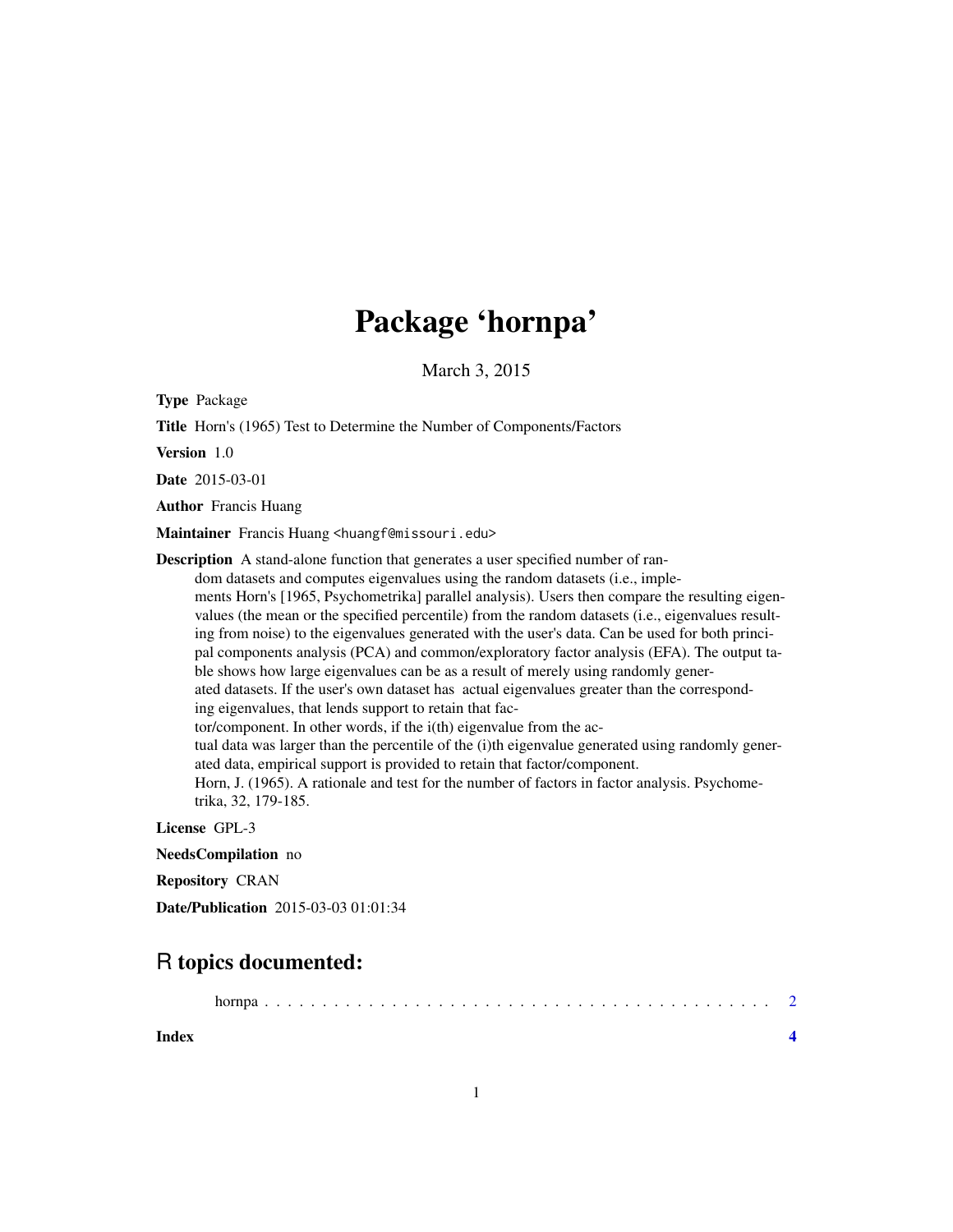<span id="page-1-0"></span>

#### Description

A stand alone function to run a parallel analysis. The program generates a specified number of datasets based on the number of variables entered by the user. Eigenvalues are computed for the each dataset and collected. The mean and the specified percentile (95th is the default) are computed. The output table shows how large eigenvalues can be as a result of merely using randomly generated datasets. If the user's own dataset has an actual eigenvalue greater than the generated eigenvalue, that lends support to retain that factor. In other words, if the i(th) eigenvalue from the actual data was larger than the percentile of the (i)th eigenvalue generated using randomly generated data, empirical support is provided to retain that factor. Horn's (1965) article suggested using the mean vs. the 95th percentile commonly used today (O'Conner, 2000).

If principal axis factoring is specified, squared multiple correlations are substituted in the diagonal of the correlation matrix.

#### Usage

```
hornpa(k, size = 100, reps = 100, seed = NA, p = 0.95,
 method = c("pca", "pa")
```
#### Arguments

| k      | The number of variables in your dataset.                                                                                                      |
|--------|-----------------------------------------------------------------------------------------------------------------------------------------------|
| size   | The number of observations in your dataset.                                                                                                   |
| reps   | How many simulated datasets to create.                                                                                                        |
| seed   | Use an optional seed to reproduce the same results each time.                                                                                 |
| р      | Specify the percentile which to evaluate the eigenvalues. Defaults to the 95th<br>percentile.                                                 |
| method | Specify what type of analysis is run (using a principal component analysis or<br>principal axis factoring). Defaults to pca if not specified. |

#### Details

User specifies the number of variables in the synthetic dataset, the number of observations, the number of correlation matrices to generate, and the percentile.

#### Value

Mean and the specified percentile eigenvalues based on a user defined set of random datasets. Compare the eigenvalues from your dataset to the eigenvalues generated with the synthetic datasets. Results are comparable to the SPSS and SAS syntax written by O'Connor (2000).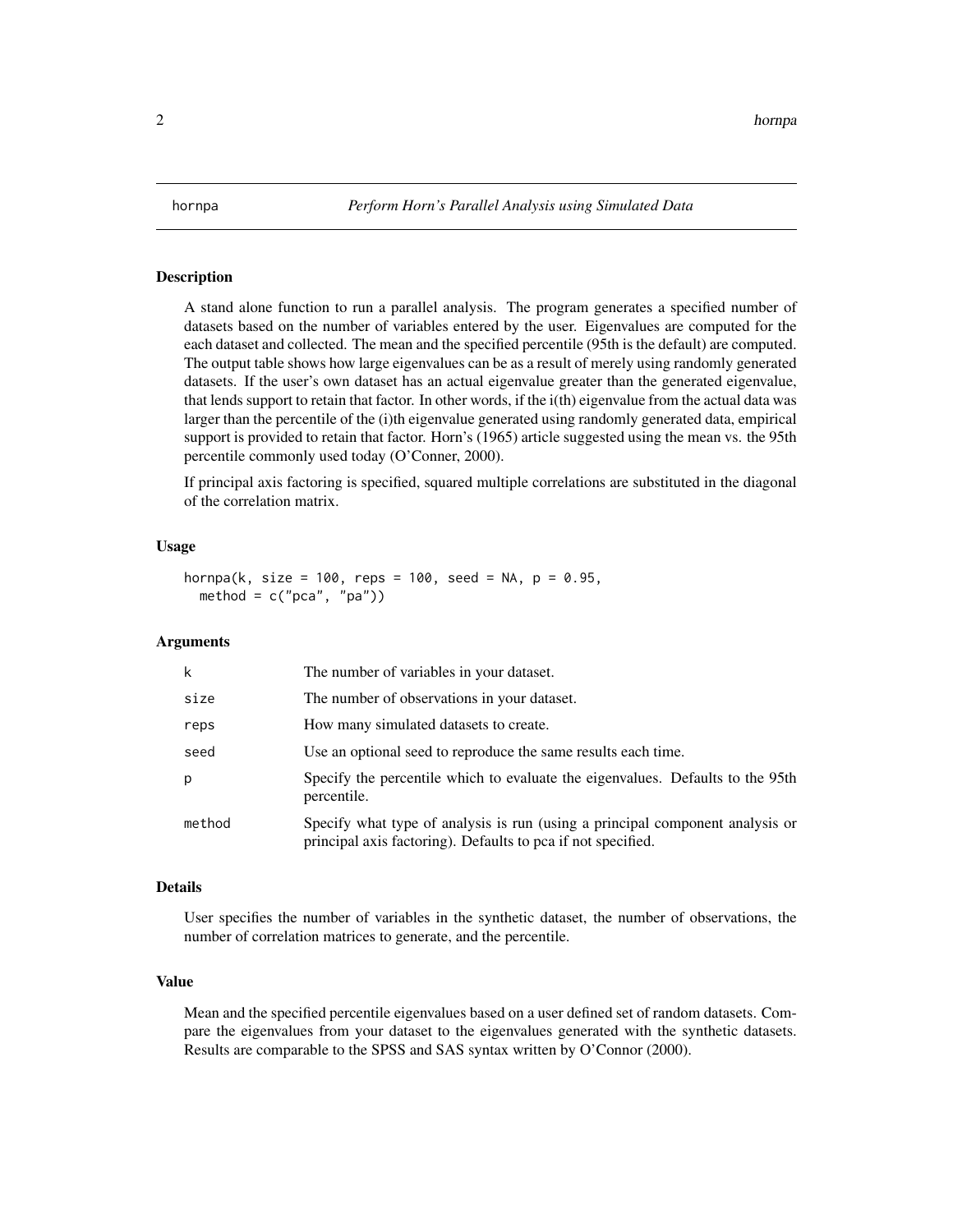#### hornpa 30 and 30 and 30 and 30 and 30 and 30 and 30 and 30 and 30 and 30 and 30 and 30 and 30 and 30 and 30 and 30 and 30 and 30 and 30 and 30 and 30 and 30 and 30 and 30 and 30 and 30 and 30 and 30 and 30 and 30 and 30 an

#### References

Horn, J. (1965). A rationale and test for the number of factors in factor analysis. Psychometrika, 32, 179-185.

O'Connor, B. (2000). SPSS and SAS programs for determining the number of components using parallel analysis and Velicer's MAP test, Behavior Research Methods, Instruments and Computers, 32, 396-402.

#### Examples

```
hornpa(k=10,size=100,reps=200)
hornpa(k=15, size=100, reps=200, method="pa", seed=123)
hornpa(k=12,size=200,reps=100,p=.99)
```